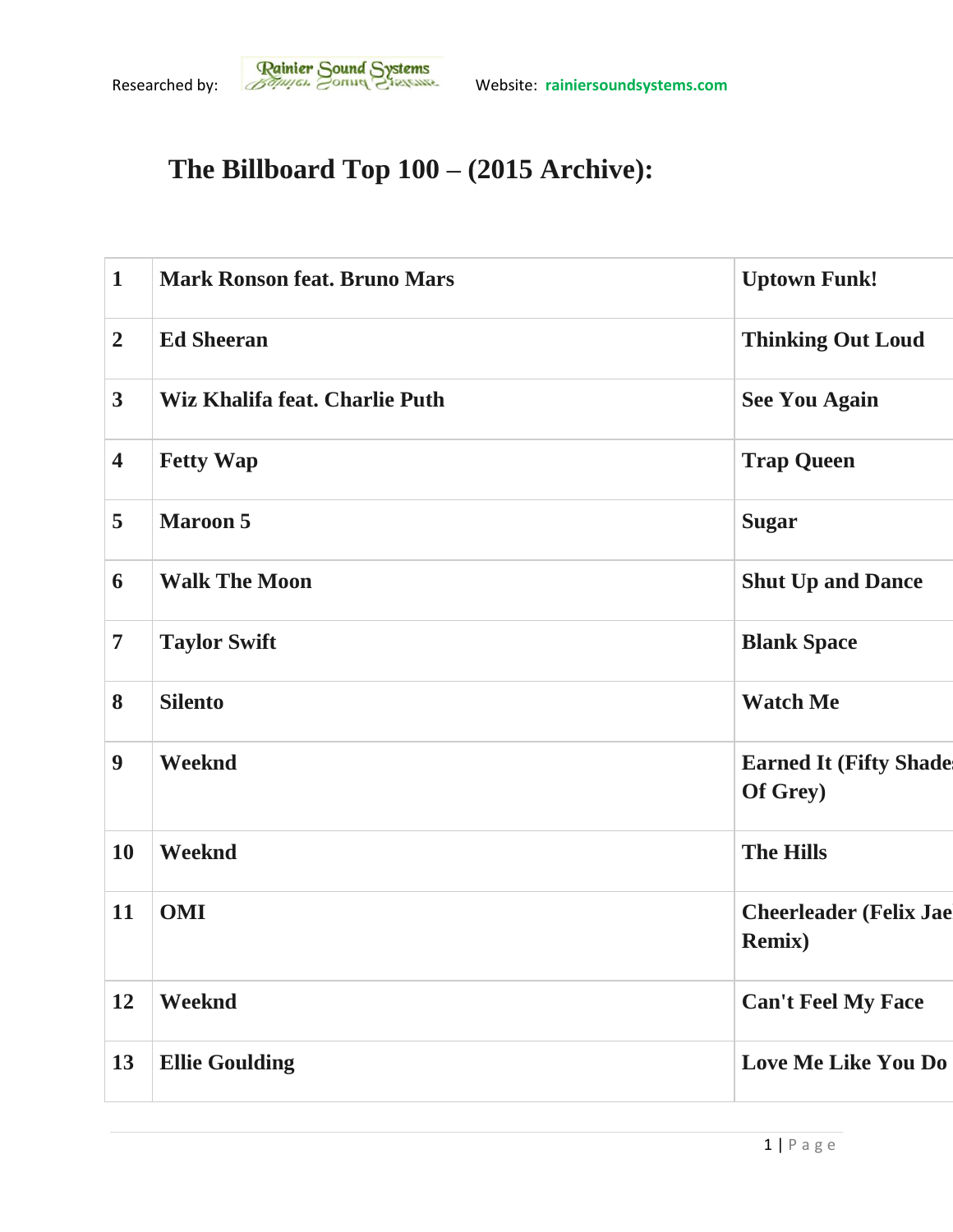| 14 | <b>Hozier</b>                                   | <b>Take Me To Church</b>   |
|----|-------------------------------------------------|----------------------------|
| 15 | <b>Taylor Swift feat. Kendrick Lamar</b>        | <b>Bad Blood</b>           |
| 16 | Major Lazer and DJ Snake feat. M0               | <b>Lean On</b>             |
| 17 | <b>Jason Derulo</b>                             | <b>Want To Want Me</b>     |
| 18 | <b>Taylor Swift</b>                             | <b>Shake It Off</b>        |
| 19 | <b>Skrillex and Diplo With Justin Bieber</b>    | <b>Where Are U Now</b>     |
| 20 | <b>Rachel Platten</b>                           | <b>Fight Song</b>          |
| 21 | <b>Fetty Wap feat. Remy Boyz</b>                | 679                        |
| 22 | <b>Meghan Trainor</b>                           | <b>Lips Are Movin</b>      |
| 23 | <b>Fifth Harmony feat. Kid Ink</b>              | <b>Worth It</b>            |
| 24 | <b>Omarion feat. Chris Brown and Jhene Aiko</b> | <b>Post To Be</b>          |
| 25 | <b>Andy Grammer</b>                             | Honey, I'm Good.           |
| 26 | <b>Sam Smith</b>                                | I'm Not The Only One       |
| 27 | <b>Selena Gomez feat. A\$AP Rocky</b>           | <b>Good For You</b>        |
| 28 | <b>Meghan Trainor</b>                           | <b>All About That Bass</b> |
| 29 | <b>Taylor Swift</b>                             | <b>Style</b>               |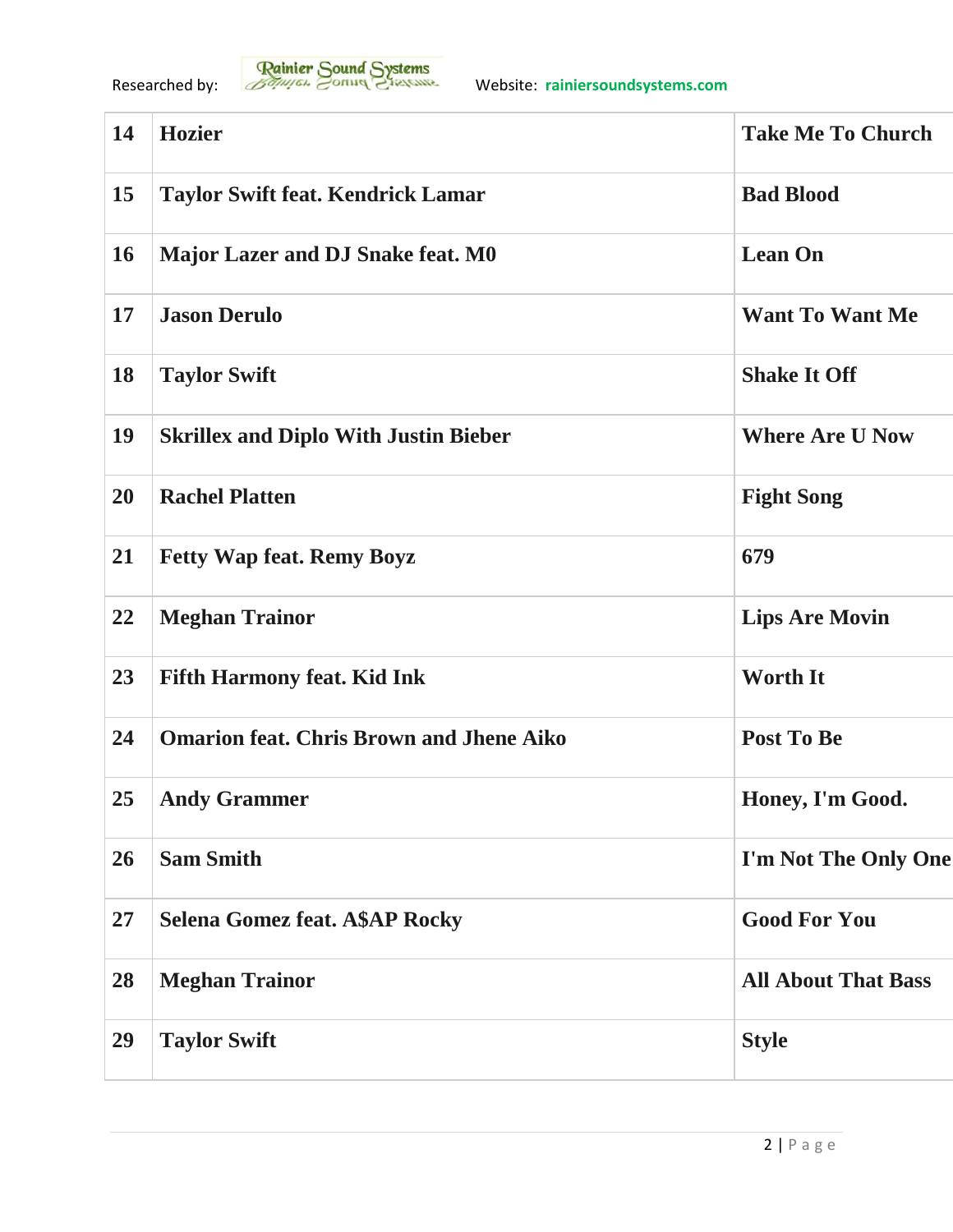| 30 | <b>Drake</b>                                            | <b>Hotline Bling</b>     |
|----|---------------------------------------------------------|--------------------------|
| 31 | David Guetta feat. Nicki Minaj, Bebe Rexha and Afrojack | <b>Hey Mama</b>          |
| 32 | Flo Rida feat. Sage The Gemini and Lookas               | <b>G.D.F.R.</b>          |
| 33 | <b>Justin Bieber</b>                                    | <b>What Do You Mean?</b> |
| 34 | <b>Ed Sheeran</b>                                       | Photograph               |
| 35 | <b>Adele</b>                                            | <b>Hello</b>             |
| 36 | <b>Shawn Mendes</b>                                     | <b>Stitches</b>          |
| 37 | <b>Tove Lo</b>                                          | <b>Talking Body</b>      |
| 38 | <b>Nick Jonas</b>                                       | <b>Jealous</b>           |
| 39 | <b>Pitbull and Ne-Yo</b>                                | <b>Time Of Our Lives</b> |
| 40 | R. City feat. Adam Levine                               | <b>Locked Away</b>       |
| 41 | <b>Natalie La Rose feat. Jeremih</b>                    | <b>Somebody</b>          |
| 42 | Rihanna, Kanye West, and Paul McCartney                 | <b>FourFiveSeconds</b>   |
| 43 | <b>Fall Out Boy</b>                                     | <b>Centuries</b>         |
| 44 | <b>Fetty Wap feat. Monty</b>                            | <b>My Way</b>            |
| 45 | <b>Sam Hunt</b>                                         | <b>Take Your Time</b>    |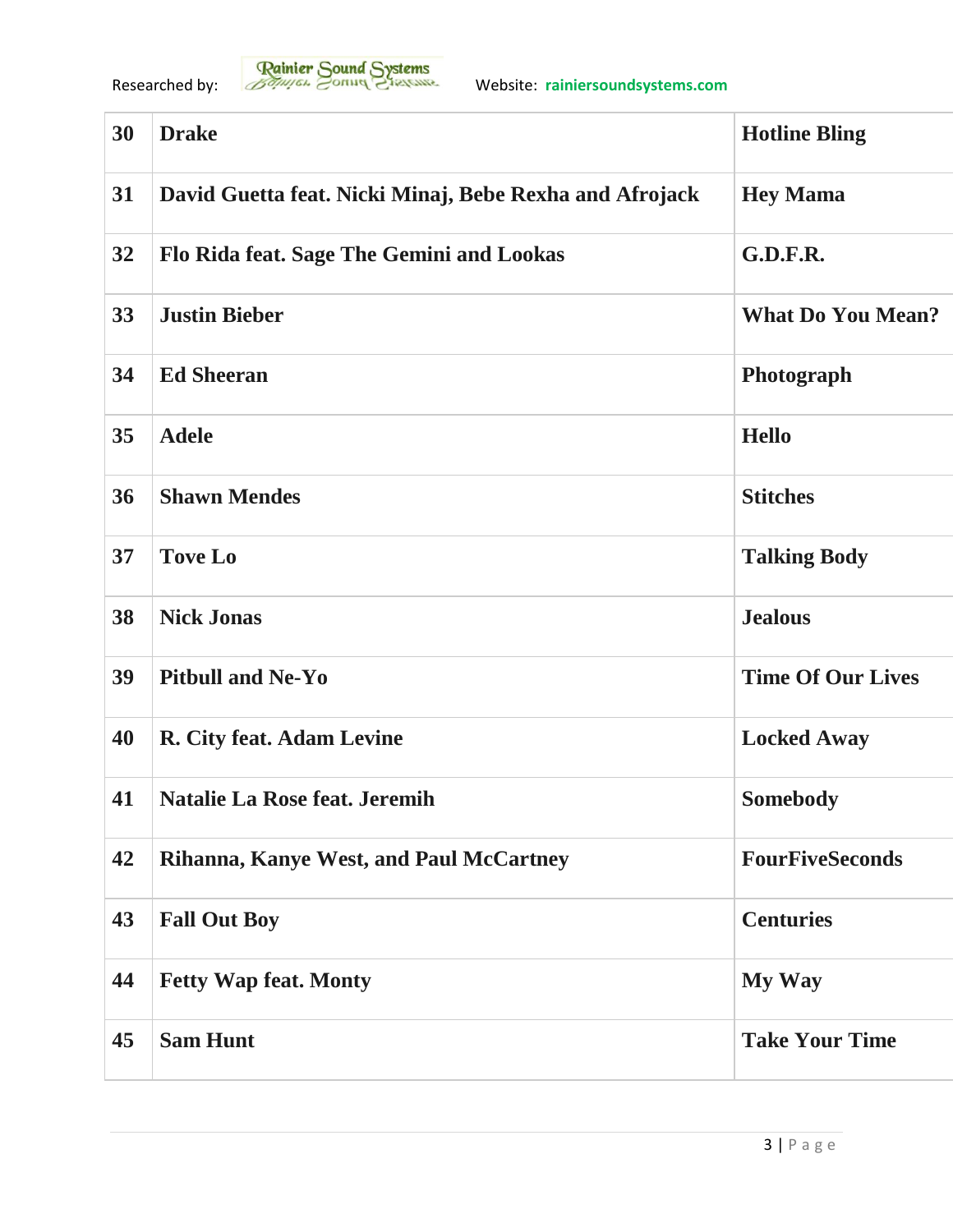

| 46 | <b>Maroon 5</b>                                    | <b>Animals</b>                              |
|----|----------------------------------------------------|---------------------------------------------|
| 47 | <b>Big Sean feat. E-40</b>                         | I Don't F <sup>**</sup> k With You          |
| 48 | <b>Rihanna</b>                                     | <b>B**** Better Have My</b><br><b>Money</b> |
| 49 | <b>Rich Homie Quan</b>                             | Flex (Ooh Ooh Ooh)                          |
| 50 | <b>T-Wayne</b>                                     | <b>Nasty Freestyle</b>                      |
| 51 | Nicki Minaj feat. Drake, Lil Wayne and Chris Brown | Only                                        |
| 52 | <b>Sia</b>                                         | <b>Elastic Heart</b>                        |
| 53 | <b>Demi Lovato</b>                                 | <b>Cool For The Summer</b>                  |
| 54 | <b>X</b> Ambassadors                               | <b>Renegades</b>                            |
| 55 | <b>Usher feat. Juicy J</b>                         | <b>I</b> Don't Mind                         |
| 56 | <b>Ariana Grande and The Weeknd</b>                | <b>Love Me Harder</b>                       |
| 57 | <b>Taylor Swift</b>                                | <b>Wildest Dreams</b>                       |
| 58 | <b>Sam Smith</b>                                   | <b>Stay With Me</b>                         |
| 59 | <b>DJ Snake and Alunageorge</b>                    | <b>You Know You Like It</b>                 |
| 60 | <b>Fall Out Boy</b>                                | <b>Uma Thurman</b>                          |
| 61 | <b>Beyonce</b>                                     | 7/11                                        |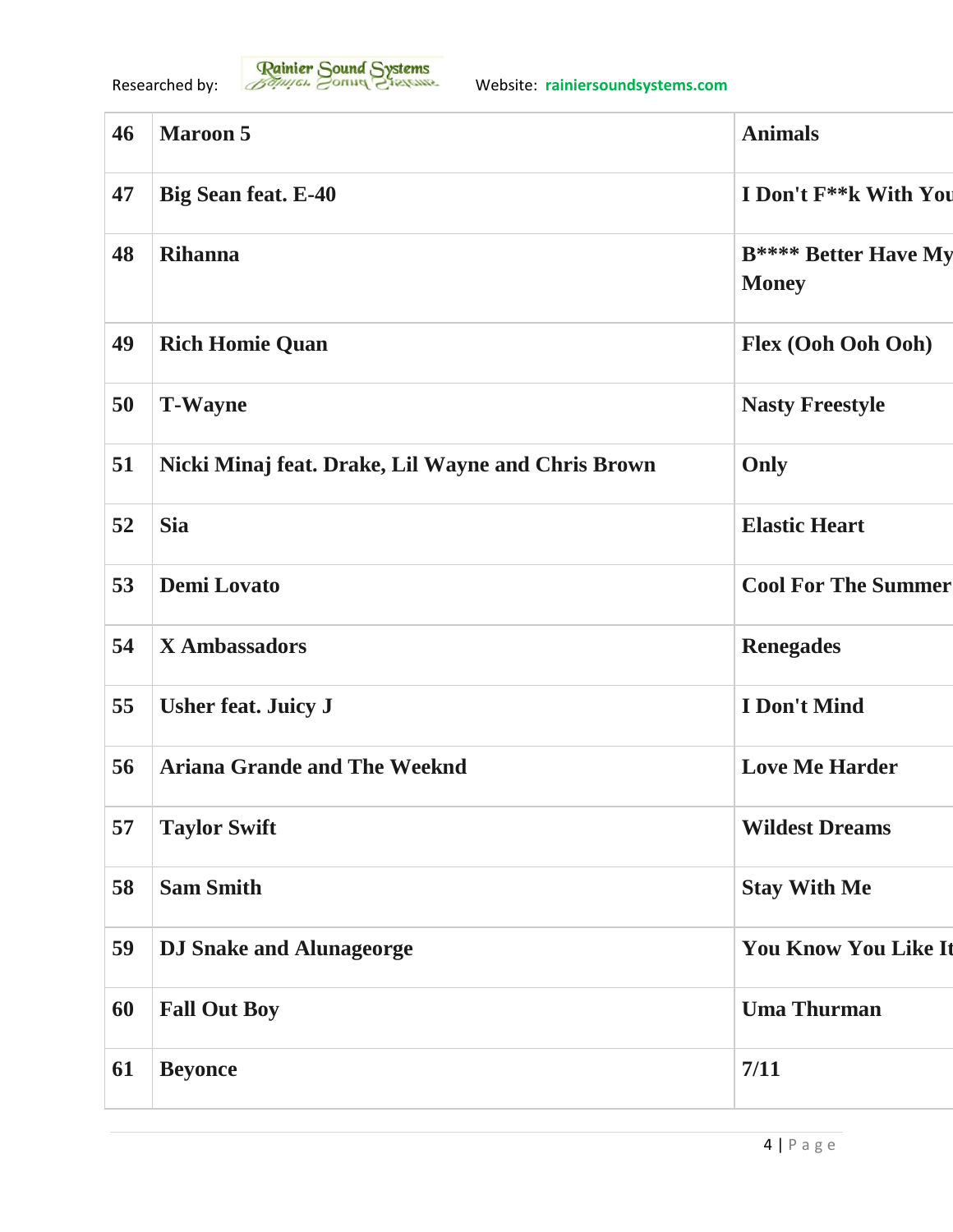| 62 | <b>Selena Gomez</b>                         | <b>The Heart Wants Wha</b><br><b>Wants</b> |
|----|---------------------------------------------|--------------------------------------------|
| 63 | <b>Little Big Town</b>                      | <b>Girl Crush</b>                          |
| 64 | <b>Trey Songz</b>                           | <b>Slow Motion</b>                         |
| 65 | <b>One Direction</b>                        | <b>Drag Me Down</b>                        |
| 66 | Nicki Minaj feat. Drake and Lil Wayne       | <b>Truffle Butter</b>                      |
| 67 | <b>Ariana Grande</b>                        | <b>One Last Time</b>                       |
| 68 | <b>Nick Jonas</b>                           | <b>Chains</b>                              |
| 69 | Meek Mill feat. Chris Brown and Nicki Minaj | <b>All Eyes On You</b>                     |
| 70 | <b>Rae Sremmurd</b>                         | No Type                                    |
| 71 | <b>Vance Joy</b>                            | <b>Riptide</b>                             |
| 72 | Jidenna feat. Roman GianArthur              | <b>Classic Man</b>                         |
| 73 | <b>Elle King</b>                            | Ex's and Oh's                              |
| 74 | <b>Meghan Trainor</b>                       | <b>Dear Future Husband</b>                 |
| 75 | <b>Charlie Puth feat. Meghan Trainor</b>    | <b>Marvin Gaye</b>                         |
| 76 | <b>Meghan Trainor feat. John Legend</b>     | <b>Like I'm Gonna Lose Y</b>               |
| 77 | <b>Tove Lo</b>                              | <b>Habits (Stay High)</b>                  |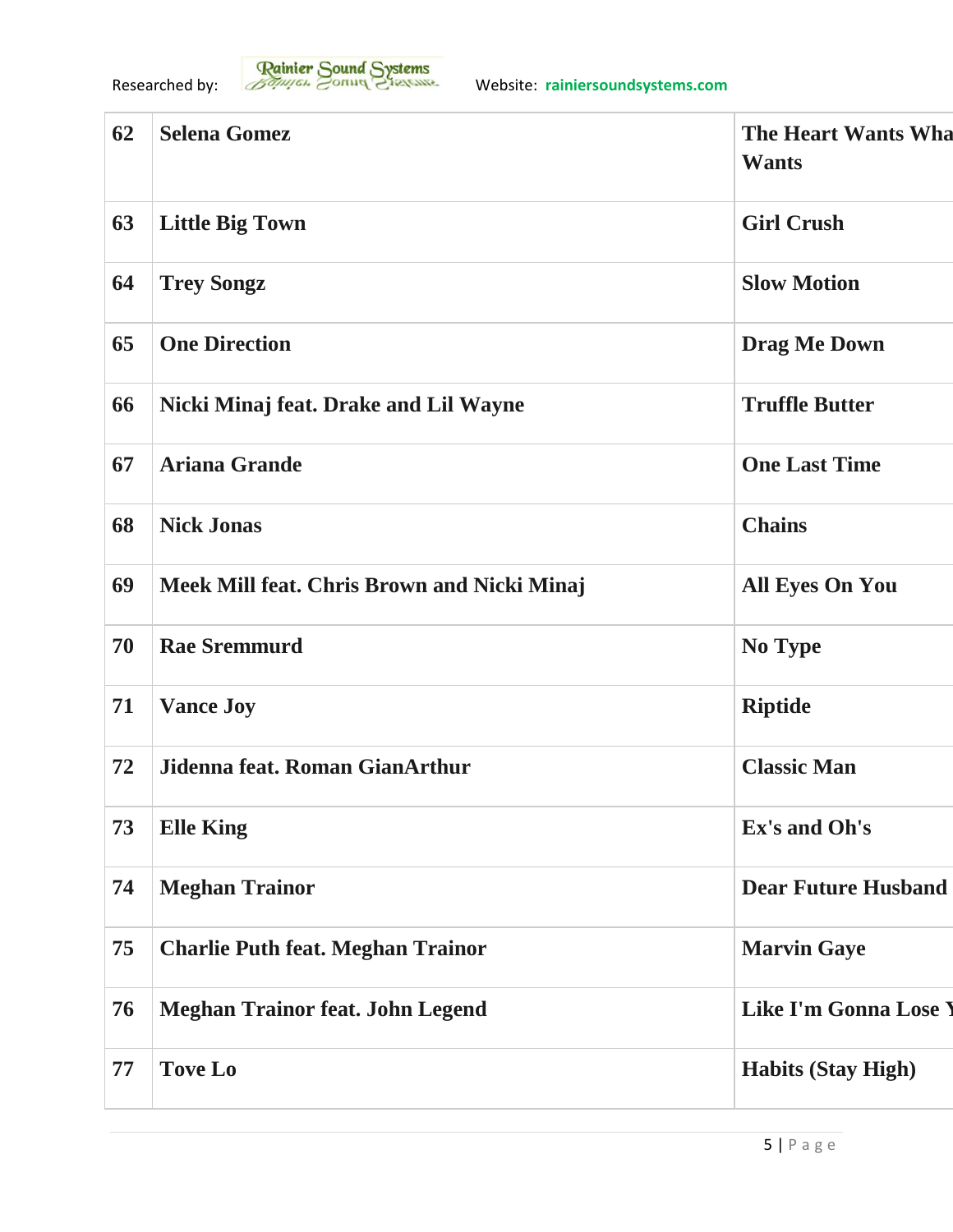

| 78 | <b>James Newton Howard feat. Jennifer Lawrence</b>                                                | <b>The Hanging Tree</b> |
|----|---------------------------------------------------------------------------------------------------|-------------------------|
| 79 | <b>O.T. Genasis</b>                                                                               | Coco                    |
| 80 | Jessie J, Ariana Grande and Nicki Minaj                                                           | <b>Bang Bang</b>        |
| 81 | <b>Sam Smith</b>                                                                                  | <b>Lay Me Down</b>      |
| 82 | iLoveMakonnen feat. Drake                                                                         | <b>Tuesday</b>          |
| 83 | iLoveMemphis                                                                                      | <b>Hit The Quan</b>     |
| 84 | Macklemore and Ryan Lewis feat. Eric Nally, Melle Mel,<br><b>Kool Moe Dee and Grandmaster Caz</b> | <b>Downtown</b>         |
| 85 | <b>Sam Hunt</b>                                                                                   | <b>House Party</b>      |
| 86 | <b>Chris Brown and Tyga</b>                                                                       | Ayo                     |
| 87 | <b>Luke Bryan</b>                                                                                 | <b>Kick The Dust Up</b> |
| 88 | <b>Big Sean feat. Drake</b>                                                                       | <b>Blessings</b>        |
| 89 | <b>George Ezra</b>                                                                                | <b>Budapest</b>         |
| 90 | <b>Sia</b>                                                                                        | <b>Chandelier</b>       |
| 91 | <b>Kelly Clarkson</b>                                                                             | <b>Heartbeat Song</b>   |
| 92 | <b>Ed Sheeran</b>                                                                                 | Don't                   |
| 93 | <b>Ella Henderson</b>                                                                             | <b>Ghost</b>            |